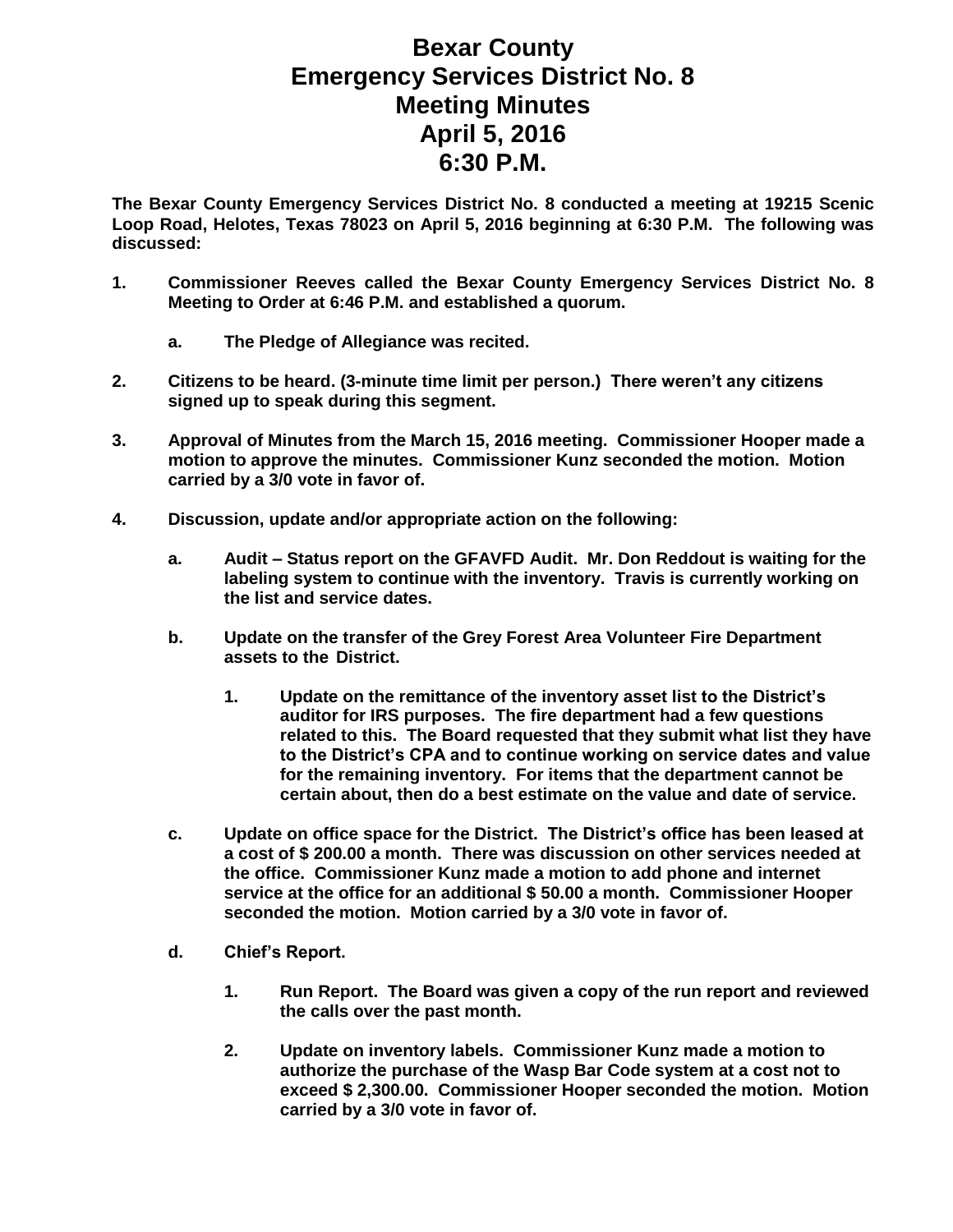- **3. Other talking points. The Chief spoke briefly about an accident that happened on Babcock Road earlier in the month.**
- **e. Update related to the real estate search for a fire station building. The Board went into closed session at this time (8:47 P.M.) and came back into open session at 10:02 P.M. No action was taken in closed session and no action was taken related to this item in open session.**
- **f. Update on QuickBooks. The admin continues to work through the trial basis of QuickBooks online. Workarounds related to reconciliations, splitting expenses and other items are a bit more time consuming as opposed to working with the standard desktop QuickBooks.**
- **g. Discussion on placing the ESD No. 8 Administrator on the ADP payroll system. The admin will work with Meagan from ADP to complete this action.**
- **h. Authorization to include ESD No. 8 signage on all assets of the District and equipment utilized by the fire department. There will be no changes made to the uniforms until they are replaced. All vehicles need to have the ESD signage on them.**
- **i. Discussion on mechanical CPR devices. Commissioner Hooper made a motion authorizing the purchase of the Lucas CPR device at a cost not to exceed \$ 18,000.00. Commissioner Kunz seconded the motion. Motion carried by a 3/0 vote in favor of.**
- **5. Financials.**
	- **a. Review of the financial reports. The Board reviewed the financial reports including the incoming tax revenue. There weren't any questions about the reports.**
	- **b. Discussion on setting up fire department Invoice procedures. Commissioner Reeves asked if Commissioner Kunz would consider writing bill paying procedures for the District. Commissioner Kunz will try to complete this before the next meeting.**
	- **c. Authorization to pay the bills. Commissioner Hooper made a motion to pay the bills. Commissioner Kunz seconded the motion. Motion carried by a 3/0 vote in favor of.**
	- **d. Approval to amend the ESD No. 8 FY2016 Budget as presented. This item was deferred.**
	- **e. Authorization to transfer \$35,000.00 from the District's operating account into the payroll account. Commissioner Hooper made a motion to transfer \$35,000.00 into the District's payroll account. Commissioner Kunz seconded the motion. Motion carried by a 3/0 vote in favor of.**
- **6. Determine agenda items for the next regular Board meeting tentatively scheduled for May 3, 2016. Several items were to be added to next month's agenda scheduled for the 1st Tuesday of the month.**
- **7. Adjourn. With no further business before the Board, Commissioner Kunz made a motion to adjourn. Commissioner Hooper seconded the motion. Motion carried by a 3/0 vote in favor of. Meeting was adjourned at 10:04 P.M.**